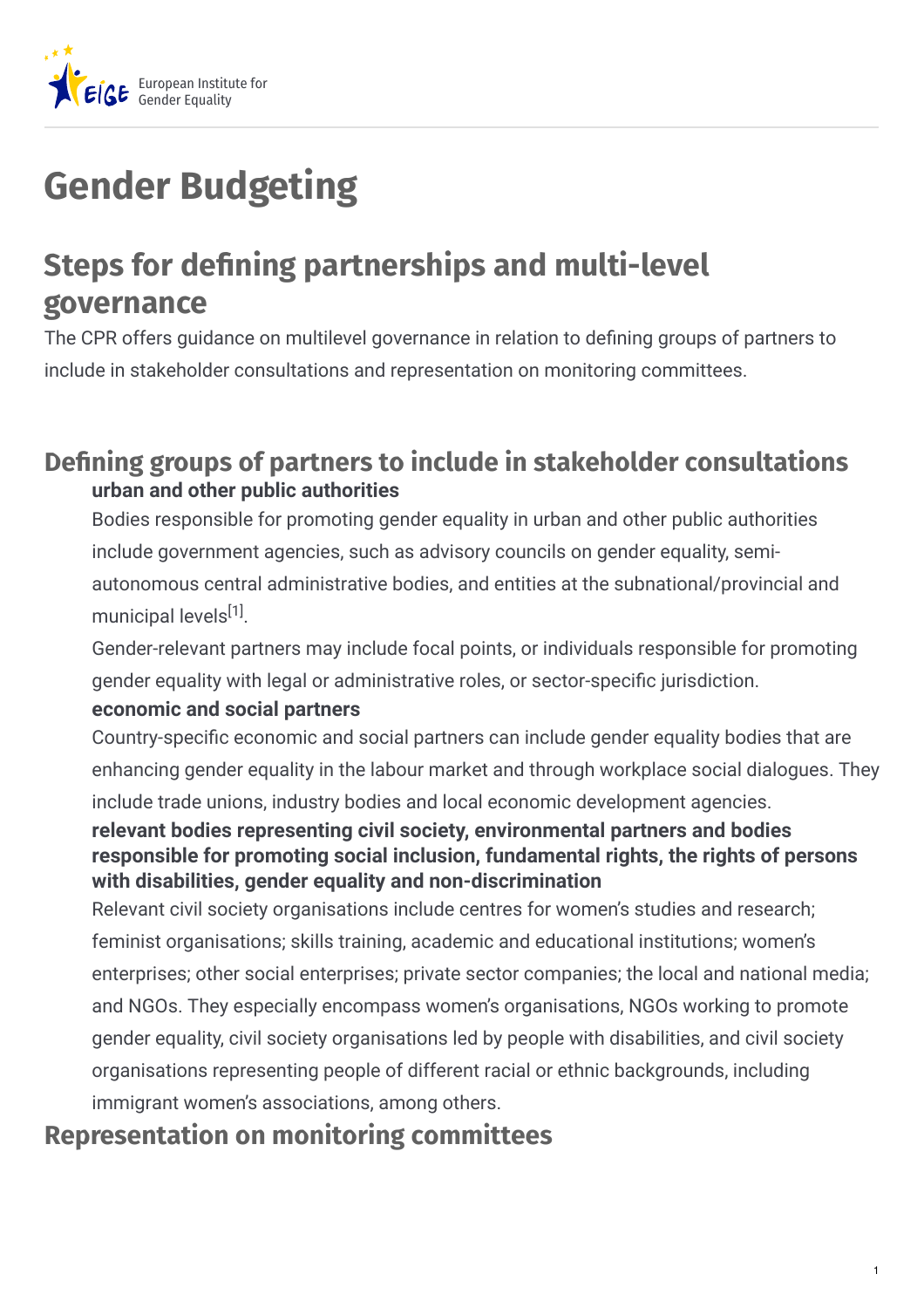Monitoring committees guide the implementation of EU Funds and ensure that this meets the criteria set out in Article 39 of the CPR: effectiveness, efficiency, relevance, coherence and EU added value. Gender inequalities have impacts on all of these criteria. Therefore, ensuring that these criteria are met requires high levels of gender competence, in the form of guidance from gender relevant partners and experts. Representation on monitoring committees should take different aspects into account.

**The representation of gender relevant stakeholders.** This means ensuring the representation of the aforementioned gender-relevant stakeholders – especially gender experts – in monitoring committee consultation activities.

**The representation of both women and men.** Ensuring gender balance among group members (i.e. at least 40/60 representation) is vital. This also means looking at the representation of women and men as policy beneficiaries and in decision-making processes. Women should benefit from EU policies to the same extent as men. However, compared with men, they are significantly underrepresented in decision-making positions. When there is a gender imbalance in participation related to planning and decision-making processes on policy actions, this affects the outcomes – with serious impacts for women and men. Policies benefit from diverse perspectives. More gender-balanced representation brings in different experiences that can improve decision-making processes and overall results.

## **Austria: civil servants increase their knowledge on equality and monitoring within the EU Funds**

Under the auspices of Austria's PA, the country has taken multiple steps towards the inclusion of gender experts and partners. As discussed earlier in this toolkit, these include:

forming focus groups that include experts on gender equality;

holding day-long open conferences about the interim results of public comments on the draft budget;

involving an official national representative expert on gender equality (from the Federal Chancellery);

making sure there is balanced participation of women and men in the programming group.